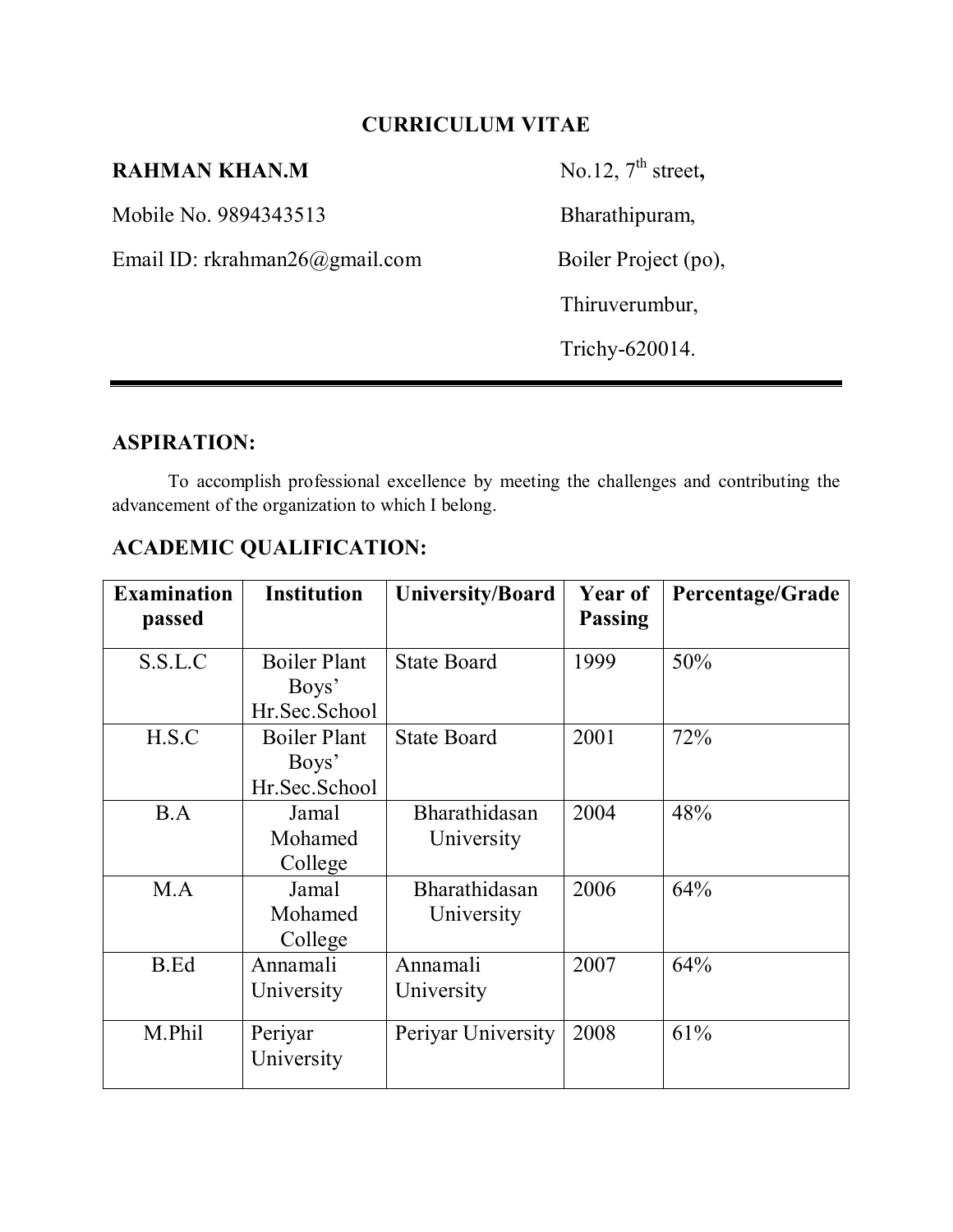# **TEACHING EXPERIENCE:**

- Under-Graduate : 9 Years
- Post-Graduate : 6 Years

# **AREA OF SPECIALISATION:**

- $\bullet$  South Asian Literature
- Dramas And Fictions
- English Language Teaching
- Journalism

# **Seminars/ conferences/ workshops attended/ participated/ presented papers:**

| S.No | <b>Seminars/Workshops</b>     | <b>Participation</b>   Presentation |   | <b>Publication</b> |
|------|-------------------------------|-------------------------------------|---|--------------------|
| 1.   | <b>State Level Seminar</b>    | 4                                   |   |                    |
| 2.   | <b>National Level Seminar</b> | 4                                   | 2 |                    |
| 3.   | <b>International Seminar</b>  |                                     |   |                    |
| 4.   | <b>State Level Workshops</b>  | 3                                   |   |                    |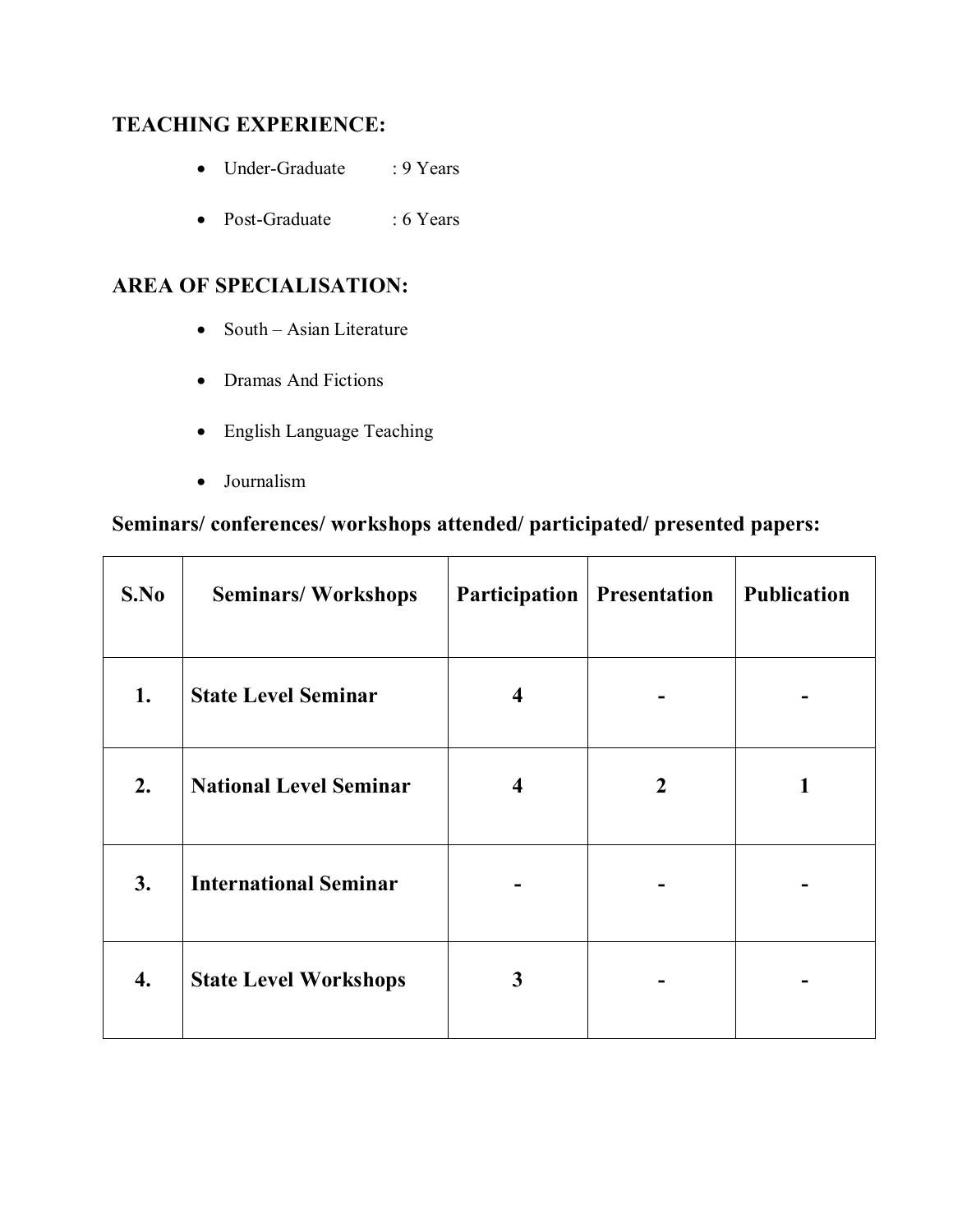### **DETAILS OF SEMINARS AND WORKSHOPS:**

### **Participated:**

- Participated in a state level seminar on **"GENDER ISSUES: TEXTS AND CONTEXTS IN RECENT POST – COLONIAL LITERATURES"** at Jamal Mohamed College, Trichy on 14 – 15 Sep 2004.
- Participated in UGC Sponsored state level seminar on "**RECENT APPROCHES TO MODERN ENGLISH LITERARY CRITICISM AND THEIR IMPACT ON READING AND TEACHING PRACTICES"** at Jamal Mohamed College, Trichy on  $14 - 15$  Sep 2005.
- Participated in UGC sponsored State Level Seminar on "**EXAMINATION REFORMS"** at Jamal Mohamed College, Trichy on March 12, 2010
- Participated in NAAC Sponsored National Level Seminar on "**QUALITY ENHANCEMENT IN TEACHING, RESEARCH AND EXTENSION IN HIGHER EDUCATION INSTITUTIONS – PROSPECTS AND PROBLEMS"** at Jamal Mohamed College, Trichy on 15-16 April 2010.
- Participated in Seminar on "**CREATING COMPETITIVENESS TO EXCEL IN HIGHER EDUCATION – A TOM APPROACH**" Organized by Internal Quality assurance Cell at Jamal Mohamed College, Trichy on December 8, 2010.
- Participated in UGC Sponsored State level Seminar on "**GENDER ISSUES IN INDIAN WRITING IN ENGLISH"** at Jamal Mohamed College, Trichy on January 20, 2011.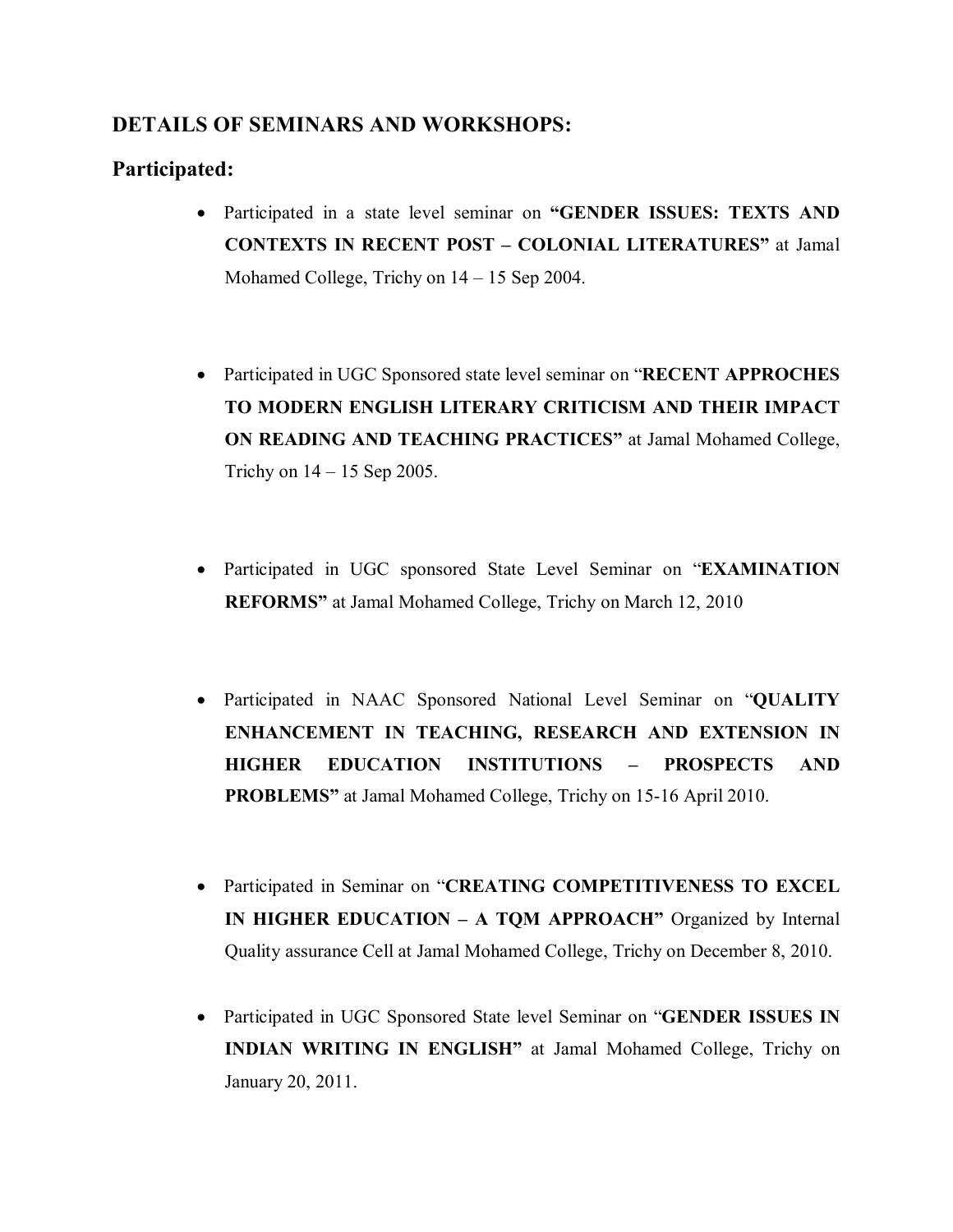- Participated in UGC sponsored National Seminar on "**EXAMINATION REFORMS"** at jamal Mohamed College, Trichy on February 24, 2012.
- Participated in UGC Sponsored " **A ONE DAY STATE LEVEL WORKSHOP ON SOFT SKILLS"** at Jamal Mohamed College, Trichy on February 29, 2012.
- Participated in UGC Sponsored State Level Workshop On "**RECENT TRENDS AND TECHNIQUES IN ENGLISH LANGUAGE TEACHING"** at Jamal Mohamed College, Trichy on February 29, 2014.

#### **Presented:**

- Presented a paper in National Seminar on "**DIALECTICS OF DIASPORIC LITERATURE: TRENDS AND TECHNIQUES" Titled ' Diasporic Culture in Jhumpa Lahiri's "The Namesake"** at Jamal Mohamed College, Trichy on January 21, 2015.
- Presented a Paper in National Seminar on "**IDENTITES AND REALITIES: TEXTS AND CONTEXTS IN POST – COLONIOL LITERATURES" Titled ' Self realization of Women in Shashi Despande's "The Binding Vine"** at Jamal Mohamed College, Trichy on January 12. 2016.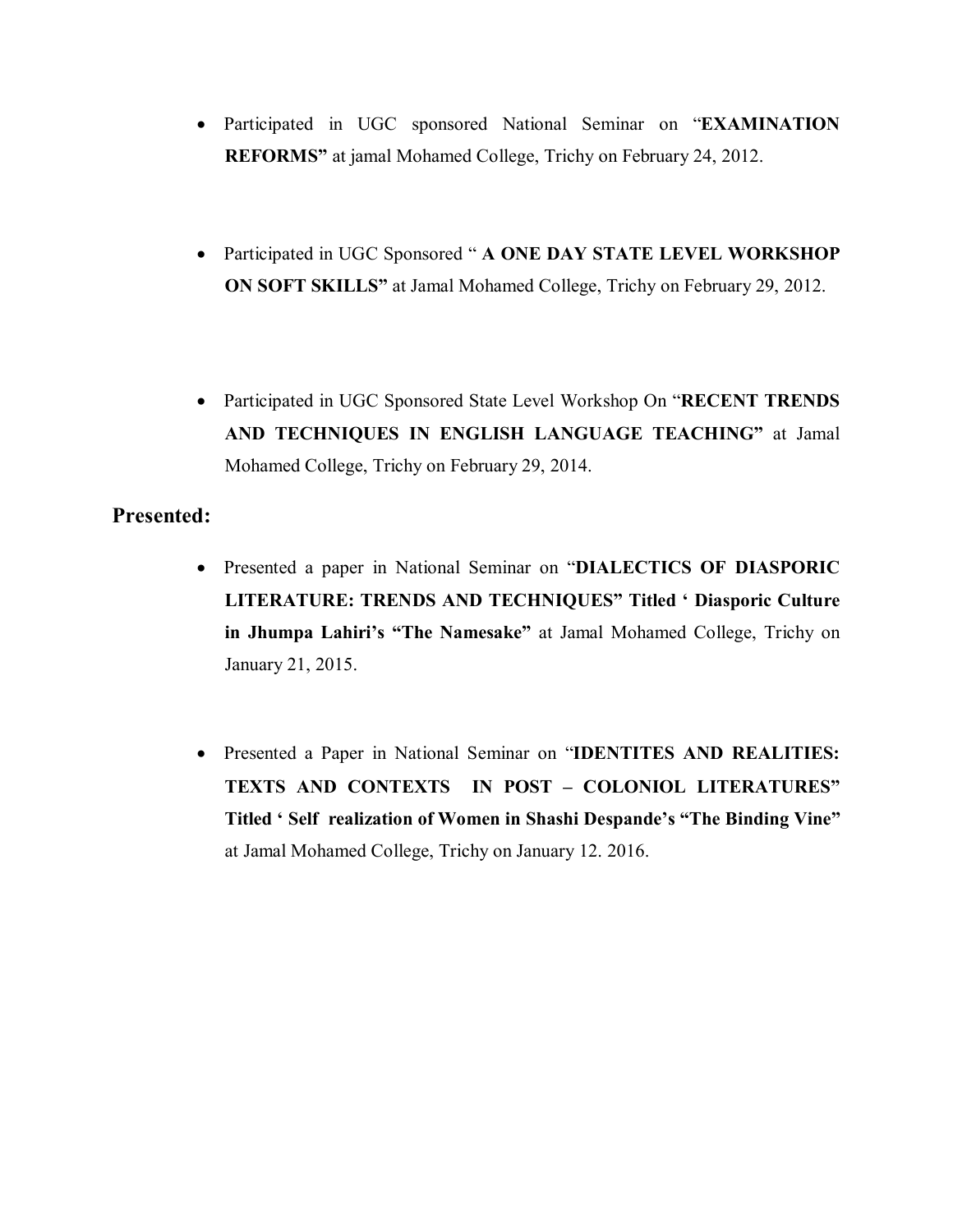### **Publications:**

 Published a Paper in National Seminar on "**IDENTITES AND REALITIES: TEXTS AND CONTEXTS IN POST – COLONIOL LITERATURES" Titled ' Self realization of Women in Shashi Despande's "The Binding Vine"** with ISSN No. 0973 – 0303 at Jamal Mohamed College, Trichy on January 12. 2016.

#### **SEMINARS/ CONFERENCES/ WORKSHOPS ORGANIZED:**

 Organized a One day National Seminar on "**IDENTITES AND REALITIES: TEXTS AND CONTEXTS IN POST – COLONIOL LITERATURES"** at Jamal Mohamed College, Trichy on January 12. 2016.

#### **RESOURCE PERSON/ CHAIR PERSON:**

 Acted as Resource Person for special lecture on **Effective English Literature** at Mother Teressa College of Arts And Science, Pudukkottai on February 10, 2012.

#### **EXTRA - CURRICULAR ACTIVITIES:**

- Participated in various activities Organized by NSS.
- Attended Yoga and Meditation Retreat.
- Participated in Mega Health and Eye camp and Afforestation Feast.
- Active Blood Donor.

#### **INNOVATION / CONTRIBUTIONS IN TEACHING:**

- Screened Shakespeare's Plays on Stage.
- Organized Competitions in Literary Association.
- Acted as vice President of Literary Association
- Acting as Placement officer.